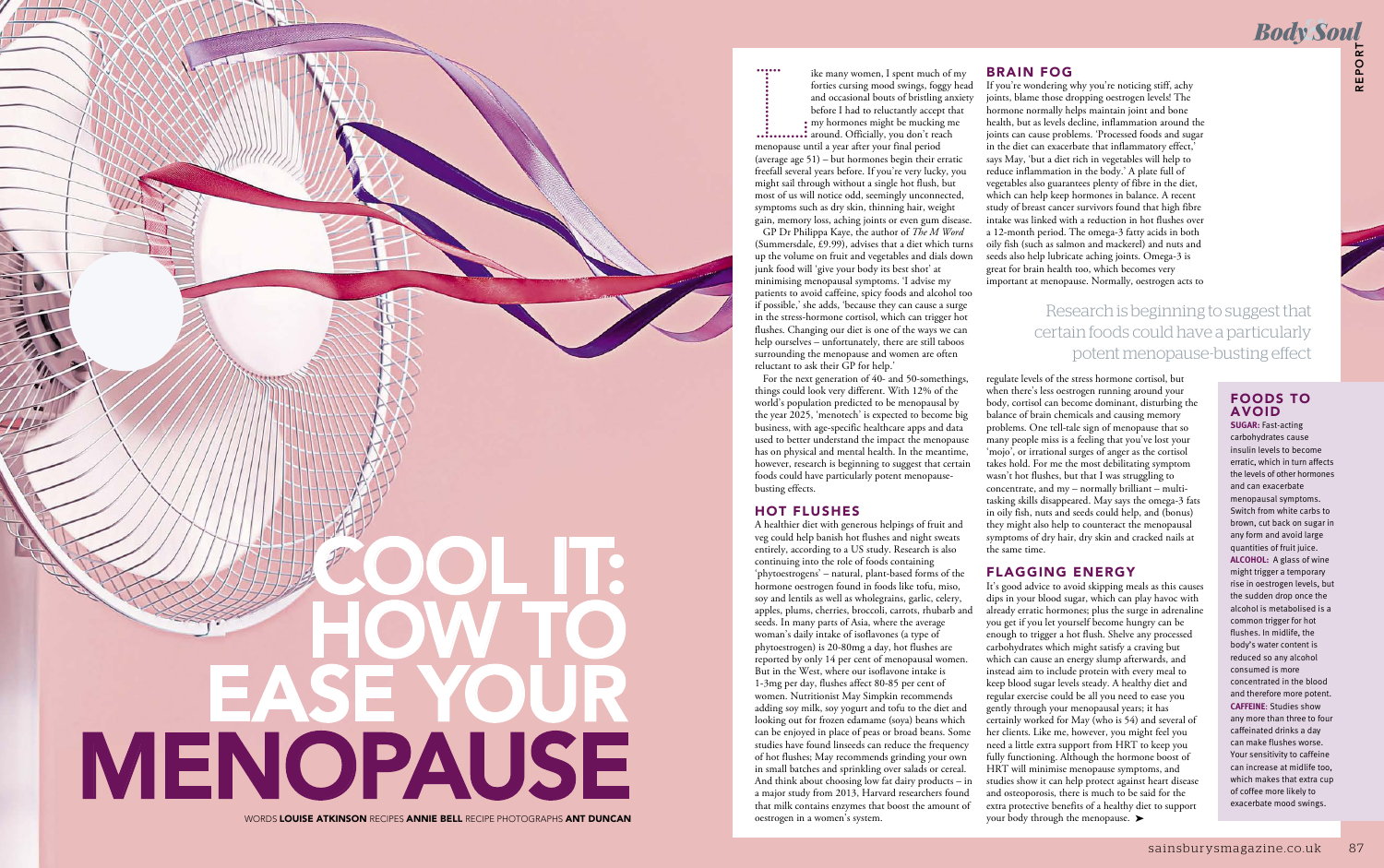### GET AHEAD

If you want to have the miso soup as a portable lunch, omit the green beans and use a handful of spinach instead. Place all the veg, the miso and tofu in a container and store in the fridge. When ready to eat, add a mugful of boiling water, stir gently and leave to stand for a few minutes before eating. Frame and the sale and that the same and the same and the same and the same and the same of the same that the same that the same of the same of the same of the same of the same of the same of the same of the same of the sa

- ◆ 300ml light vegetable\* stock or water
- ◆ 50g extra-fine green beans, halved
- ◆ 40g shiitake or chestnut mushrooms, sliced thinly
- ◆ 1 tbsp brown miso paste (we used Yutaka)
- ◆ 100q tofu (ideally silken), diced
- ◆ 1 spring onion, sliced on the diagonal ◆ chopped coriander
- **1** Bring the stock (or water) to the boil in a small saucepan, add the beans and mushrooms and cook for about 3 minutes or until just tender.
- **2** Put the miso in a small bowl and blend in a little of the stock from the pan, so that you have a smooth thin paste. If necessary, give it a quick whisk, then stir this all back into the soup base.
- **3** Add the diced tofu to a serving bowl and ladle in the soup. Serve scattered with spring onions and coriander. \**Use vegan stock if required.*
- 162cals; 8g fat (1g sat fat); 15g protein; 4g fibre; 6g carbs; 4g total sugars; 0.9g salt  $\blacktriangleright$

### **SERVES** 1 (OR MAKES 2 SMALL CUPFULS) **V Vn GF DF HANDS-ON TIME** 10 MINS **TOTAL TIME** 10 MINS

### SERVING **SUGGESTION**

# Miso soup with tofu

Serve these easy salmon teriyaki rice crackers alongside the miso soup Lay a few slivers of radish over a rice cake. Add some flaked cooked salmon and drizzle with a little teriyaki sauce. Dot with a few cooked edamame beans and top with a small pile of Super Sprout seeds.

# YOUR MENOPAUSE MENU

### **» NUTRITION NOTES**

This light soup has multiple benefits; tofu and miso are rich in isoflavones, which evidence suggests may help reduce hot flushes. If serving the salmon crackers alongside, the omega-3 contributes to brain function, and also does wonders for dry skin and nails.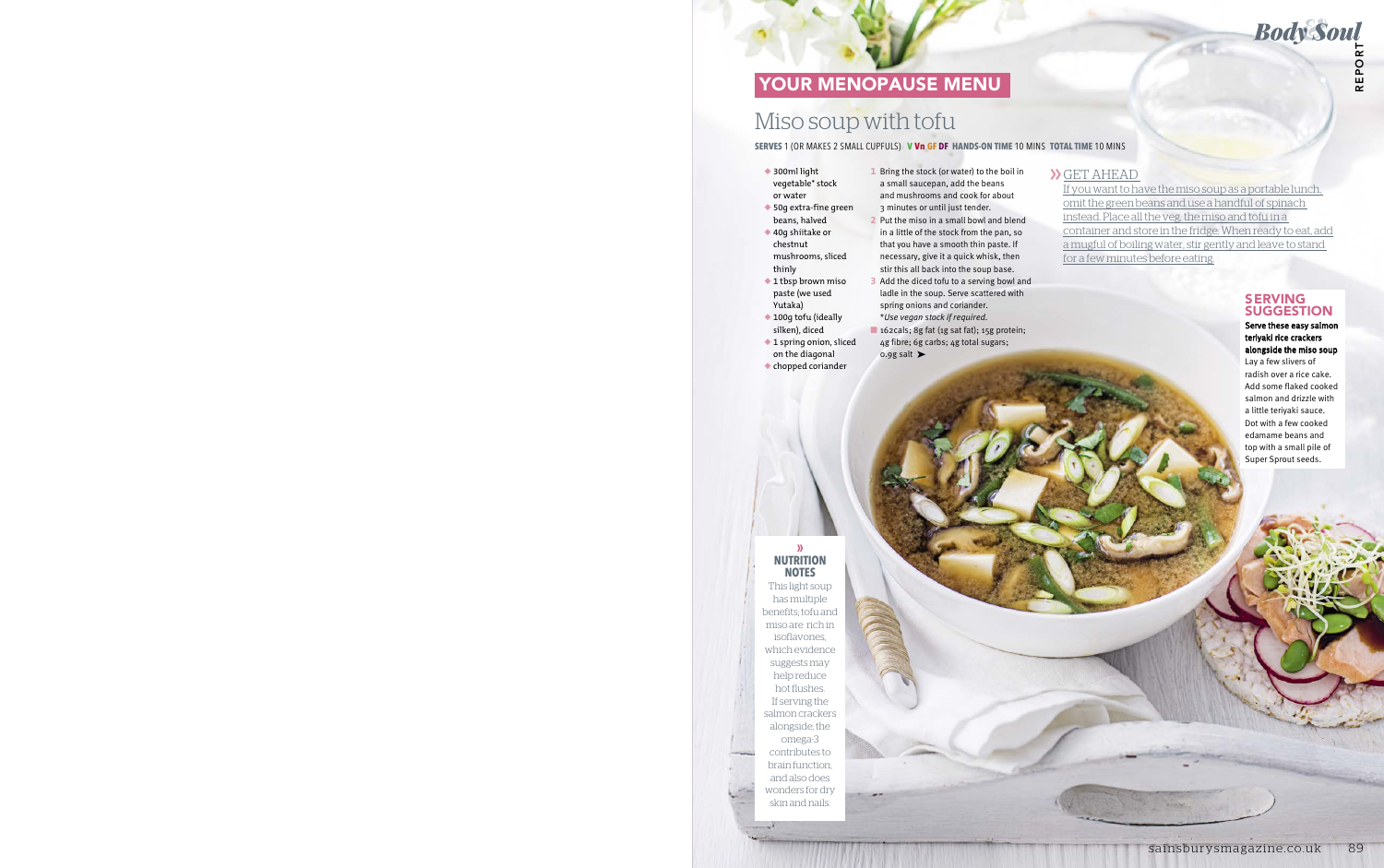**MAKES** ABOUT 16 SLICES **V GF DF HANDS-ON TIME** 25 MINS **TOTAL TIME** 1 HR, PLUS COOLING

- ◆ 40g pumpkin seeds
- ◆ 200q qround almonds
- ◆ 25g linseeds, coarsely ground or milled flaxseed
- ◆ 15g poppy seeds, plus 1 tsp extra to sprinkle
- ◆ 50g pine nuts
- ◆ 1½ tsp baking powder\*
- ◆ a rounded ¼ tsp bicarbonate of soda
- ◆ ¼ tsp cayenne pepper, optional
- ◆ 7 large eggs, separated
- ◆ 40g coconut oil, melted (or rapeseed oil), plus extra to grease
- ◆ 1 tbsp clear honey, optional
- ◆ 1½ tbsp cider vinegar
- **1** Preheat the oven to 190°C, 170°C fan, gas 5. Grease and fully line a 900g loaf tin (about 10cm x 20cm on the base) with baking paper.
- **2** Grind the pumpkin seeds in a mini processor until they have an almost flour-like consistency then add them to a large mixing bowl with the ground almonds, linseeds, the 15g of poppy seeds and two-thirds of the pine nuts. Sift in the baking powder, bicarb, cayenne and a large pinch of sea salt and stir to mix well. In a large jug or a bowl, briefly whisk the egg yolks, oil, honey (if using) and vinegar to combine. See Coloring Coloring and the specifiest of the specifiest positive that is epochally for the specifiest specifies of the specifiest of the specifiest of the specifiest of the specifiest of the specifiest of the specifies
- **3** Using an electric mixer, whisk the egg whites to soft peaks in another large bowl. Pour the wet ingredients over the dry ones and beat to roughly combine, then add half the whipped egg whites, beating again to roughly mix. Add the remaining egg whites and beat well until the mixture is smooth and creamy.
- **4** Transfer the mixture to the tin and smooth the top. Sprinkle with the remaining poppyseeds and pine nuts, gently pressing them into the mixture. Bake for about 35 minutes until the loaf is golden, shrinking from the sides, and a skewer comes out clean. Turn out and cool completely before slicing. \**Use gluten-free baking powder, if required.*
- 190cals; 16g fat (3g sat fat); 9g protein; 1g fibre; 1g carbs; 2g total sugars; 0.3g salt ➤

GET AHEAD The loaf keeps in an airtight container for up to 2 days, or can be sliced and frozen.

A brilliant power-packed nut and seed loaf that is especially good for the yeast-shy; similar to cornbread in texture and flavour.



This flourless loaf is rich in omega-3 fatty acids, fibre and phytoestrogens from the almonds and all the different seeds. When the seeds are ground, it's easier for the body to digest them and absorb the nutrients.



Body Soul<br>Seeded loaf